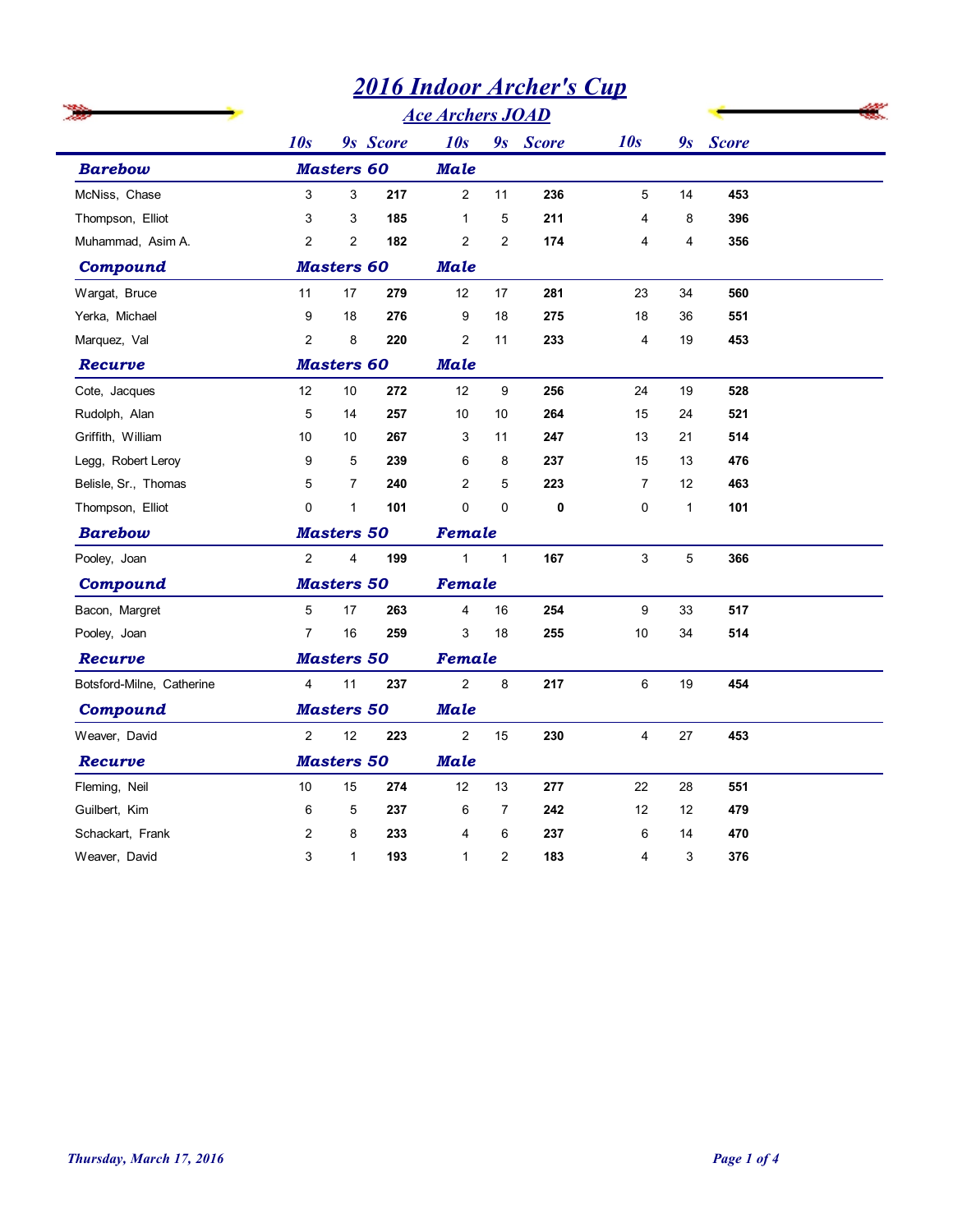| <b>Barebow</b><br>Colvin, Cerji    |                      |                   |             | <b>Ace Archers JOAD</b><br>9s Score |              |             |                     |                |             |  |
|------------------------------------|----------------------|-------------------|-------------|-------------------------------------|--------------|-------------|---------------------|----------------|-------------|--|
|                                    | 10s<br><b>Senior</b> |                   | 9s Score    | 10s<br>Female                       |              |             | 10s                 |                | 9s Score    |  |
|                                    | $\mathbf{1}$         | 9                 | 226         | $\overline{4}$                      | 8            | 229         | 5                   | 17             | 455         |  |
|                                    |                      |                   |             |                                     |              |             |                     |                |             |  |
| Schackart, Christy<br>Wolf, Morgan | 3<br>$\mathbf 0$     | $\mathbf{1}$<br>5 | 205<br>185  | $\overline{2}$<br>2                 | 4<br>0       | 229<br>174  | 5<br>$\overline{2}$ | 5<br>5         | 434<br>359  |  |
| Belsky, Julianne                   | $\mathbf 0$          | $\overline{c}$    | 156         | $\mathbf{1}$                        | $\mathbf{1}$ | 186         | $\mathbf{1}$        | 3              | 342         |  |
| Compound                           | <b>Senior</b>        |                   |             | Female                              |              |             |                     |                |             |  |
| Assens, Nathalie                   | $\mathbf 0$          | $\mathbf 0$       | $\mathbf 0$ | $\mathbf 0$                         | $\pmb{0}$    | $\mathbf 0$ | $\mathbf 0$         | 0              | $\mathbf 0$ |  |
| Recurve                            | <b>Senior</b>        |                   |             | Female                              |              |             |                     |                |             |  |
| Walters, Dianne                    | $\overline{7}$       | 8                 | 253         | 9                                   | 10           | 261         | 16                  | 18             | 514         |  |
| Rogers, Patterson                  | 4                    | 6                 | 235         | 6                                   | 8            | 241         | 10                  | 14             | 476         |  |
| Thompson, Tanisha                  | 3                    | $\overline{c}$    | 214         | $\overline{2}$                      | 11           | 214         | 5                   | 13             | 428         |  |
| Le, Alexandria                     | 2                    | 4                 | 184         | $\mathbf{1}$                        | 3            | 192         | 3                   | $\overline{7}$ | 376         |  |
| Kennedy, Kathleen                  | $\mathbf 0$          | $\overline{2}$    | 172         | $\mathbf 0$                         | $\mathbf{1}$ | 175         | $\mathbf 0$         | 3              | 347         |  |
| Belsky, Julianne                   | $\Omega$             | 4                 | 157         | $\mathbf{1}$                        | 3            | 153         | $\mathbf{1}$        | $\overline{7}$ | 310         |  |
| <b>Traditional Longbow</b>         | <b>Senior</b>        |                   |             | Female                              |              |             |                     |                |             |  |
| Chamberlain, Andrea                | $\overline{2}$       | 3                 | 140         | 2                                   | 2            | 112         | $\overline{4}$      | 5              | 252         |  |
| <b>Barebow</b>                     | <b>Senior</b>        |                   | Male        |                                     |              |             |                     |                |             |  |
| Kjorneberg, Oskar                  | 3                    | 15                | 255         | 4                                   | 15           | 256         | $\overline{7}$      | $30\,$         | 511         |  |
| Compound                           | <b>Senior</b>        |                   |             | <b>Male</b>                         |              |             |                     |                |             |  |
| Krampitz, Jay                      | 18                   | 12                | 288         | 17                                  | $13$         | 287         | $35\,$              | 25             | 575         |  |
| Crockwell, Dan                     | 14                   | 16                | 284         | 12                                  | $18$         | 282         | $26\,$              | 34             | 566         |  |
| Besher, Simon                      | 6                    | 24                | 276         | 12                                  | 15           | 277         | 18                  | 39             | 553         |  |
| Trubiano, Adam                     | 9                    | 17                | 273         | 8                                   | 21           | 277         | $17\,$              | $38\,$         | 550         |  |
| Recurve                            | <b>Senior</b>        |                   |             | <b>Male</b>                         |              |             |                     |                |             |  |
| Martel, Michael                    | $12$                 | 13                | 277         | 15                                  | $12\,$       | 281         | $27\,$              | 25             | 558         |  |
| Burns, Lou                         | 9                    | $\boldsymbol{9}$  | 263         | 14                                  | 10           | 276         | 23                  | 19             | 539         |  |
| Finck, Christian                   | 3                    | 11                | 251         | 5                                   | $10\,$       | 257         | $\bf 8$             | 21             | 508         |  |
| Gladstone, Carl                    | 6                    | 11                | 256         | 7                                   | 6            | 247         | 13                  | 17             | 503         |  |
| Bocanegra, Joesph                  | $\overline{7}$       | 13                | 258         | $\overline{7}$                      | 5            | 225         | 14                  | 18             | 483         |  |
|                                    | 5                    | 8                 | 237         | 5                                   | 6            | 233         | 10                  | 14             | 470         |  |
| Distefano, Sean                    |                      |                   |             |                                     |              | 228         | 8                   | 13             | 463         |  |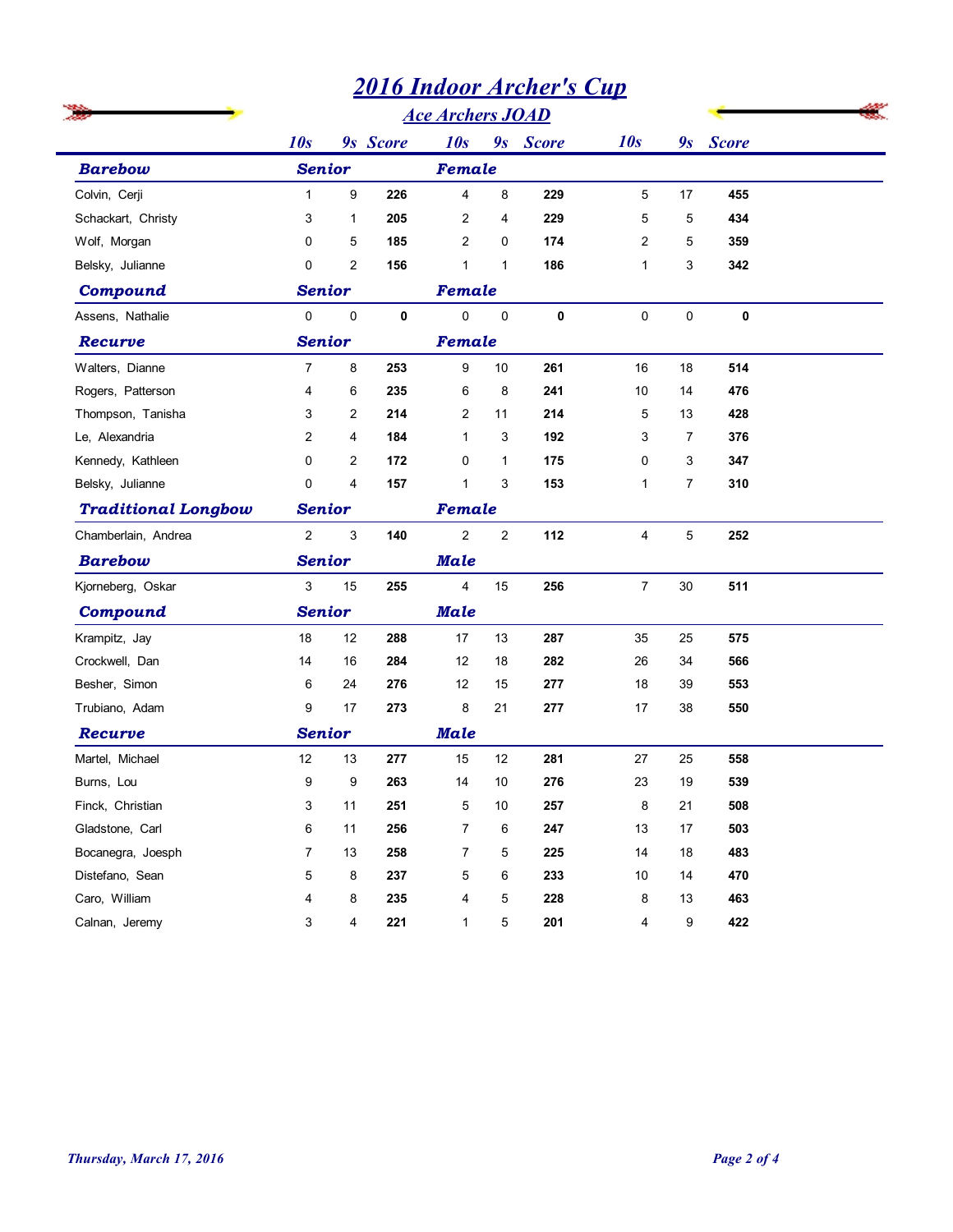|                      | <b>2016 Indoor Archer's Cup</b><br><b>Ace Archers JOAD</b> |                  |           |                         |                |                   |                |                         |            |  |  |  |
|----------------------|------------------------------------------------------------|------------------|-----------|-------------------------|----------------|-------------------|----------------|-------------------------|------------|--|--|--|
|                      |                                                            |                  |           |                         |                |                   |                |                         |            |  |  |  |
|                      | 10s                                                        |                  | 9s Score  | 9s Score<br>10s         |                |                   | 10s            |                         | 9s Score   |  |  |  |
| <b>Barebow</b>       | <b>Junior</b>                                              |                  | Female    |                         |                |                   |                |                         |            |  |  |  |
| Wolf, Marissa        | $\mathbf{1}$                                               | 4                | 165       | $\mathbf{1}$            | 3              | 179               | $\overline{c}$ | 7                       | 344        |  |  |  |
| Normand, Hunter      | 0                                                          | 3                | 155       | $\mathbf{1}$            | 3              | 147               | $\mathbf{1}$   | 6                       | 302        |  |  |  |
| Recurve              | <b>Junior</b>                                              |                  |           | Female                  |                |                   |                |                         |            |  |  |  |
| Gray, Morgan         | $\overline{2}$                                             | 10               | 237       | 3                       | 9              | 227               | 5              | 19                      | 464        |  |  |  |
| Nie, Kate            | 3                                                          | 9                | 214       | 6                       | 8              | 241               | 9              | 17                      | 455        |  |  |  |
| Regensburger, Megan  | $\overline{2}$                                             | 10               | 198       | $\mathbf{1}$            | 4              | 234               | 3              | 14                      | 432        |  |  |  |
| LeDonne, Katie       | $\mathbf{1}$                                               | 4                | 148       | $\mathbf{1}$            | $\overline{2}$ | 151               | $\overline{c}$ | 6                       | 299        |  |  |  |
| Compound             | <b>Junior</b>                                              |                  |           | <b>Male</b>             |                |                   |                |                         |            |  |  |  |
| Alicandro, Daniel    | 3                                                          | 16               | 257       | $\overline{4}$          | 16             | 262               | $\overline{7}$ | 32                      | 519        |  |  |  |
| Recurve              | <b>Junior</b>                                              |                  |           | <b>Male</b>             |                |                   |                |                         |            |  |  |  |
| Belisle, Jr., Thomas | 6                                                          | 11               | 248       | 3                       | 10             | 241               | 9              | 21                      | 489        |  |  |  |
| Nelson, Andrew       | 5                                                          | 6                | 227       | 5                       | 5              | 217               | 10             | 11                      | 444        |  |  |  |
| <b>Barebow</b>       | <b>Cadet</b>                                               |                  |           | Female                  |                |                   |                |                         |            |  |  |  |
| Milne, Arlyss        | $\mathbf{1}$                                               | $\mathbf{1}$     | 162       | 3                       | $\overline{4}$ | 196               | $\overline{4}$ | 5                       | 358        |  |  |  |
| Dean, Natalie        | 0                                                          | 1                | 105       | 1                       | 1              | 28                | 1              | $\overline{\mathbf{c}}$ | 133        |  |  |  |
| Compound             | Cadet                                                      |                  |           | Female                  |                |                   |                |                         |            |  |  |  |
| Green, Rachel        | $\mathbf{1}$                                               | $15\,$           | 243       | $\mathbf{1}$            | $\overline{7}$ | 227               | $\overline{c}$ | 22                      | 470        |  |  |  |
| Recurve              | Cadet                                                      |                  |           | Female                  |                |                   |                |                         |            |  |  |  |
| Vaccaro, Lucia       | 6                                                          | 11               | 257       | $\overline{\mathbf{4}}$ | 14             | 257               | 10             | 25                      | 514        |  |  |  |
| Bouffard, Lindsey    | 4                                                          | $10$             | 245       | 2                       | 11             | 231               | 6              | 21                      | 476        |  |  |  |
| Cracco, Elise        | 1                                                          | 8                | 224       | 4                       | $\overline{7}$ | 223               | $\mathbf 5$    | 15                      | 447        |  |  |  |
| Elsner, Elizabeth    | 0                                                          | 8                | 208       | 3                       | 10             | 236               | 3              | 18                      | 444        |  |  |  |
| Uluatam, Sophie      | 6                                                          | 2                | 223       | $\overline{c}$          | 4              | 215               | 8              | 6                       | 438        |  |  |  |
| Yao, Grace           | $\overline{c}$                                             | 3                | 211       | $\mathbf{1}$            | 7              | 217               | 3              | 10                      | 428        |  |  |  |
| Martel, Dakota       | 3                                                          | 4                | 210       | 3                       | 4              | 201               | 6              | 8                       | 411        |  |  |  |
| Muti, Caitlyn        | 0                                                          | $\pmb{0}$        | 0         | $\mathsf 0$             | 0              | 0                 | 0              | $\pmb{0}$               | 0          |  |  |  |
| Compound             | Cadet                                                      |                  |           | <b>Male</b>             |                |                   |                |                         |            |  |  |  |
| Merrill, Ethan       | 20                                                         | $10\,$           | 290       | 15                      | 15             | 285               | 35             | 25                      | 575        |  |  |  |
| Mizanoglu, Samuel    | $18$                                                       | 12               | 288       | 12                      | 18             | 282               | $30\,$         | 30                      | 570        |  |  |  |
| Calihan, Ethan       | 5                                                          | 20               | 270       | $\mathbf 5$             | 20             | 270               | 10             | 40                      | 540        |  |  |  |
| Celli, Dylan         | 3                                                          | 11               | 253       | $\overline{\mathbf{4}}$ | 21             | 268               | $\overline{7}$ | 32                      | 521        |  |  |  |
| Paiva, Austin        | 0                                                          | $\boldsymbol{2}$ | 193       | 0                       | $\overline{7}$ | 200               | 0              | 9                       | 393        |  |  |  |
| Recurve              | Cadet                                                      |                  |           | <b>Male</b>             |                |                   |                |                         |            |  |  |  |
| Vaccaro, Jamie       | $17\,$                                                     | $10\,$           | 284       | $18\,$                  | 12             | 288               | 35             | 22                      | 572        |  |  |  |
| Kim, Dongyu          | 9                                                          | 6                | 251       | 5                       | 11             | 244               | 14             | $17$                    | 495        |  |  |  |
| Zak, Matthew         | 4                                                          | 6                | 230       | 10                      | 6              | 257               | 14             | 12                      | 487        |  |  |  |
| Do, Hyunwoo          | 5                                                          | 6                | 224       | 3                       | 11             | 237               | 8              | 17                      | 461        |  |  |  |
| Le, Alfred           | $\mathbf 1$<br>0                                           | 5<br>$\pmb{0}$   | 189<br>55 | 0<br>0                  | 3<br>0         | 192<br>${\bf 74}$ | 1<br>0         | 8<br>0                  | 381<br>129 |  |  |  |